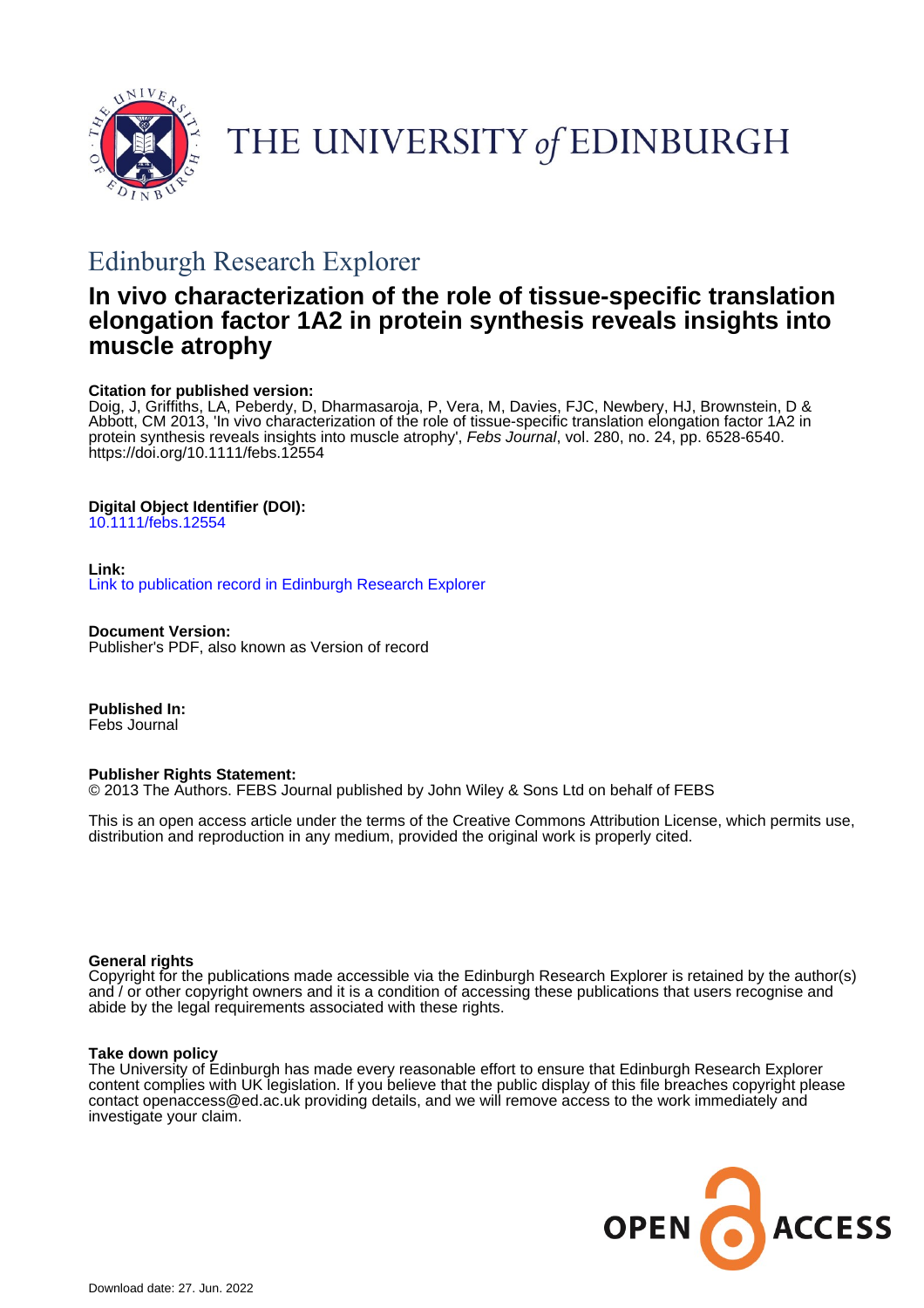

### In vivo characterization of the role of tissue-specific translation elongation factor 1A2 in protein synthesis reveals insights into muscle atrophy

Jennifer Doig<sup>1,</sup>\*, Lowri A. Griffiths<sup>1,</sup>\*, David Peberdy<sup>1</sup>, Permphan Dharmasaroja<sup>1,</sup>†, Maria Vera<sup>2</sup>, Faith J. C. Davies<sup>1</sup>, Helen J. Newbery<sup>1</sup>, David Brownstein<sup>3</sup> and Catherine M. Abbott<sup>1,3</sup>

1 Medical Genetics Section, Molecular Medicine Centre, Institute of Genetics and Molecular Medicine, Western General Hospital, University of Edinburgh, UK

2 Anatomy & Structural Biology, Albert Einstein University, Bronx, NY, USA

3 Research Animal Pathology Core Facility, Queen's Medical Research Institute, University of Edinburgh, UK

#### Keywords

motor neuron degeneration; muscle atrophy; transgenic mice; translation elongation

#### Correspondence

C. M. Abbott, Medical Genetics Section, Institute of Genetics and Molecular Medicine, Molecular Medicine Centre, Western General Hospital, University of Edinburgh, Edinburgh EH4 2XU, UK Fax: +44 131 651 1059 Tel: +44 131 651 1077 E-mail: C.Abbott@ed.ac.uk

#### †Present address

Department of Anatomy, Faculty of Science, Mahidol University, Room B128, Bangkok, 10400, Thailand

\*These authors contributed equally to this work.

(Received 17 July 2013, revised 30 August 2013, accepted 26 September 2013)

doi:10.1111/febs.12554

Translation elongation factor 1A2 (eEF1A2), uniquely among translation factors, is expressed specifically in neurons and muscle. eEF1A2-null mutant wasted mice develop an aggressive, early-onset form of neurodegeneration, but it is unknown whether the wasting results from denervation of the muscles, or whether the mice have a primary myopathy resulting from loss of translation activity in muscle. We set out to establish the relative contributions of loss of eEF1A2 in the different tissues to this postnatal lethal phenotype. We used tissue-specific transgenesis to show that correction of eEF1A2 levels in muscle fails to ameliorate the overt phenotypic abnormalities or time of death of wasted mice. Molecular markers of muscle atrophy such as Fbxo32 were dramatically upregulated at the RNA level in wasted mice, both in the presence and in the absence of muscle-specific expression of eEF1A2, but the degree of upregulation at the protein level was significantly lower in those wasted mice without transgene-derived expression of eEF1A2 in muscle. This provides the first in vivo confirmation that eEF1A2 plays an important role in translation. In spite of the inability of the nontransgenic wasted mice to upregulate key atrogenes at the protein level in response to denervation to the same degree as their transgenic counterparts, there were no measurable differences between transgenic and nontransgenic wasted mice in terms of weight loss, grip strength, or muscle pathology. This suggests that a compromised ability fully to execute the atrogene pathway in denervated muscle does not affect the process of muscle atrophy in the short term.

#### Introduction

Motor neuron disease (MND) is the umbrella term for a group of neurodegenerative diseases primarily affecting the motor neurons of the spinal cord. The term covers both the early-onset genetic disorder spinal muscular atrophy (SMA) and the adult-onset forms of

MND, both sporadic and genetic. The adult form is often referred to as amyotrophic lateral sclerosis (ALS). MND has a complex aetiology that has, until recently, often eluded characterization at a genetic level, with a few notable exceptions, many involving

#### Abbreviations

ALS, amyotrophic lateral sclerosis; eEF1A, translation elongation factor 1A; eEF1A1, translation elongation factor 1A1; eEF1A2, translation elongation factor 1A2; GAPDH, glyceraldehyde-3-phosphate dehydrogenase; HSA, human skeletal actin; MND, motor neuron disease; NSE, neuron-specific enolase; SMA, spinal muscular atrophy; SMN, survival motor neuron protein.

FEBS Journal (2013) © 2013 The Authors. FEBS Journal published by John Wiley & Sons Ltd on behalf of FEBS 1999 1999 This is an open access article under the terms of the [Creative Commons Attribution](http://creativecommons.org/licenses/by/3.0/) License, which permits use, distribution and reproduction in any medium, provided the original work is properly cited.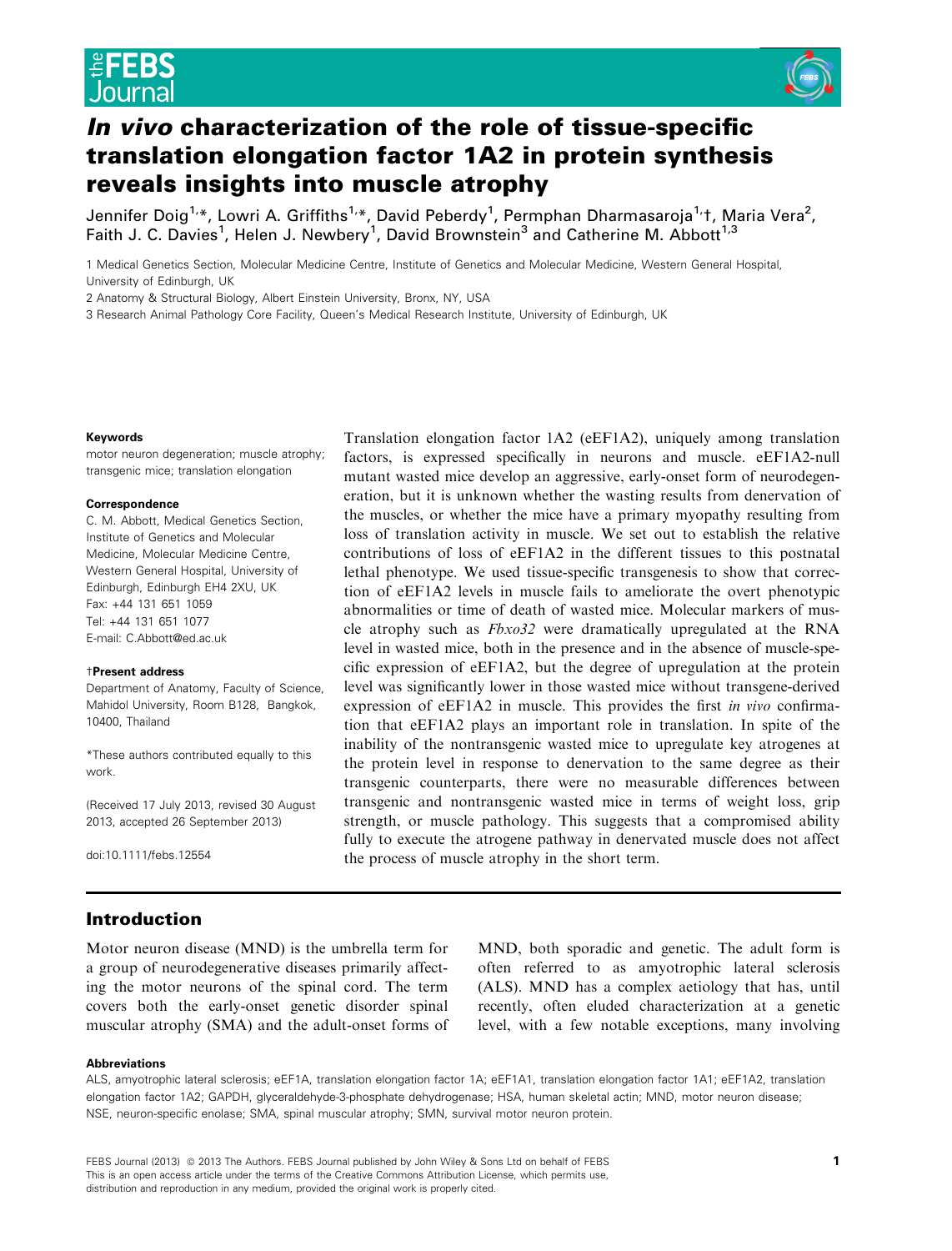defects in genes encoding molecules involved in RNA processing [1], together with a recent discovery of a gene whose product is involved in protein degradation [2]. Severe muscle atrophy is seen in MND, and the mechanisms underlying this process have been studied in many animal and cellular models.

A number of mouse models exist for both SMA and ALS forms of the disease. In some cases, these involve targeted mutations in genes that have previously been implicated in human forms of the disease, but there are also mouse mutants that model the neurodegenerative process without necessarily involving the same genetic basis. One such model is the wasted mouse, which arises from a spontaneous recessive mutation resulting in deletion of the promoter region and first noncoding exon of the *Eefla2* gene encoding translation elongation factor 1A2 (eEF1A2). This 15.8-kb deletion completely abolishes eEF1A2 protein expression [3]. Mice homozygous for this deletion develop an early-onset aggressive form of motor neuron degeneration, characterized by muscle atrophy, tremors and gait abnormalities soon after weaning. They then deteriorate rapidly and die, typically by 28 days [4]. The onset of this phenotype coincides with a developmental switch in eEF1A variants in muscle.

There are two independently encoded translation elongation factor 1A (eEF1A) isoforms in mammals, translation elongation factor 1A1 (eEF1A1) and eEF1A2. Whereas eEF1A1 is almost ubiquitously expressed, its expression in muscle starts at high levels at birth, but then declines to become almost undetectable by  $\sim$  21 days. Meanwhile, eEF1A2 levels in muscle rise from very low levels at birth to high levels by 21 days after birth [5]. The loss of eEF1A1 in muscle thus corresponds precisely to the onset of the wasted phenotype. Within brain and spinal cord, there is exclusive expression of one or other eEF1A isoform, depending on cell type, with neurons expressing only eEF1A2 and glial cells expressing only eEF1A1 [6,7]. Wasted mice therefore have neither eEF1A1 nor eEF1A2 expression in muscle or motor neurons beyond 21 days of age. As eEF1A is essential for de novo protein synthesis, it is assumed that both muscle cells and neurons will be severely affected by the mutation. Indeed, in addition to the loss of muscle bulk, motor neuron pathology is found in wasted mice [3,7]. From 17 days, nerves retract from motor endplates, and by 19 days reactive gliosis is seen in spinal cord sections. Neurofilament accumulation in the perikarya of motor neurons is then seen, and vacuolation and death of motor neurons is observable by 24 days.

Previous transgenic studies in our laboratory have shown that *Eef1a2* is the only gene responsible for the

wasted phenotype [6]. However, it has never been established whether the loss of muscle bulk, loss of muscle function and ultimate death of wasted mice results from the loss of eEF1A2 in muscle, or whether the muscle phenotype is caused by denervation atrophy resulting from loss of eEF1A2 in the motor neurons. This is an important question, as studies on other MND-related genes have given contrasting results. Gavrilina et al. [8] showed in a mouse model of SMA that transgenic expression of the survival motor neuron protein (SMN) from a neuronal promoter completely ameliorated the symptoms and rescued the phenotype of the mice. However, expression of SMN exclusively in muscle [driven by the human skeletal actin (HSA) promoter] failed to rescue the phenotype, suggesting that the muscle atrophy seen in these mice is entirely neurogenic in origin. This was further confirmed by the authors' analysis of a line expressing SMN from the HSA promoter, in which leaky low-level expression was seen in neurons. In this line, the mice survived for 160 days, showing that even a low level of expression in neurons has more impact on the phenotype than high-level expression in muscle. In contrast, a similar study was carried out in a mouse model of SMA with respiratory distress, which is caused by mutations in the Ighmbp2 gene. In this case, the phenotypic abnormalities could only be corrected by expression of the wild-type gene in both muscle and neurons [9,10]. These contrasting results suggest that there are different mechanisms underlying the neuromuscular problems caused by mutations in distinct genes.

eEF1A2 has not been directly implicated in human neurodegenerative disease, but a specific missense mutation in eEF1A2 has been found in two individuals with severe intellectual disability and epilepsy [11,12]. A subunit of the GTP exchange factor for eEF1A, eEF1B2, has also been associated with severe intellectual disability [13]. A copy number variant in another subunit of this complex, eEF1D, has been tentatively associated with ALS [14].

In all cases of muscle atrophy studied, whether as a result of starvation, disuse, cancer, or denervation, a coordinated programme of changes in gene expression is seen. These coordinately regulated genes have been termed 'atrogenes' (for atrophy-related genes) [15]. Among the most widely studied atrogenes are Fbxo32 (also called atrogin-1 or MAFbx) and MuRF1, both of which are substantially upregulated in response to muscle damage. They encode muscle-specific E3 ubiquitin ligases that are regarded as key molecules for the control of the process of atrophy, targeting specific proteins for proteasomal degradation [16]. Although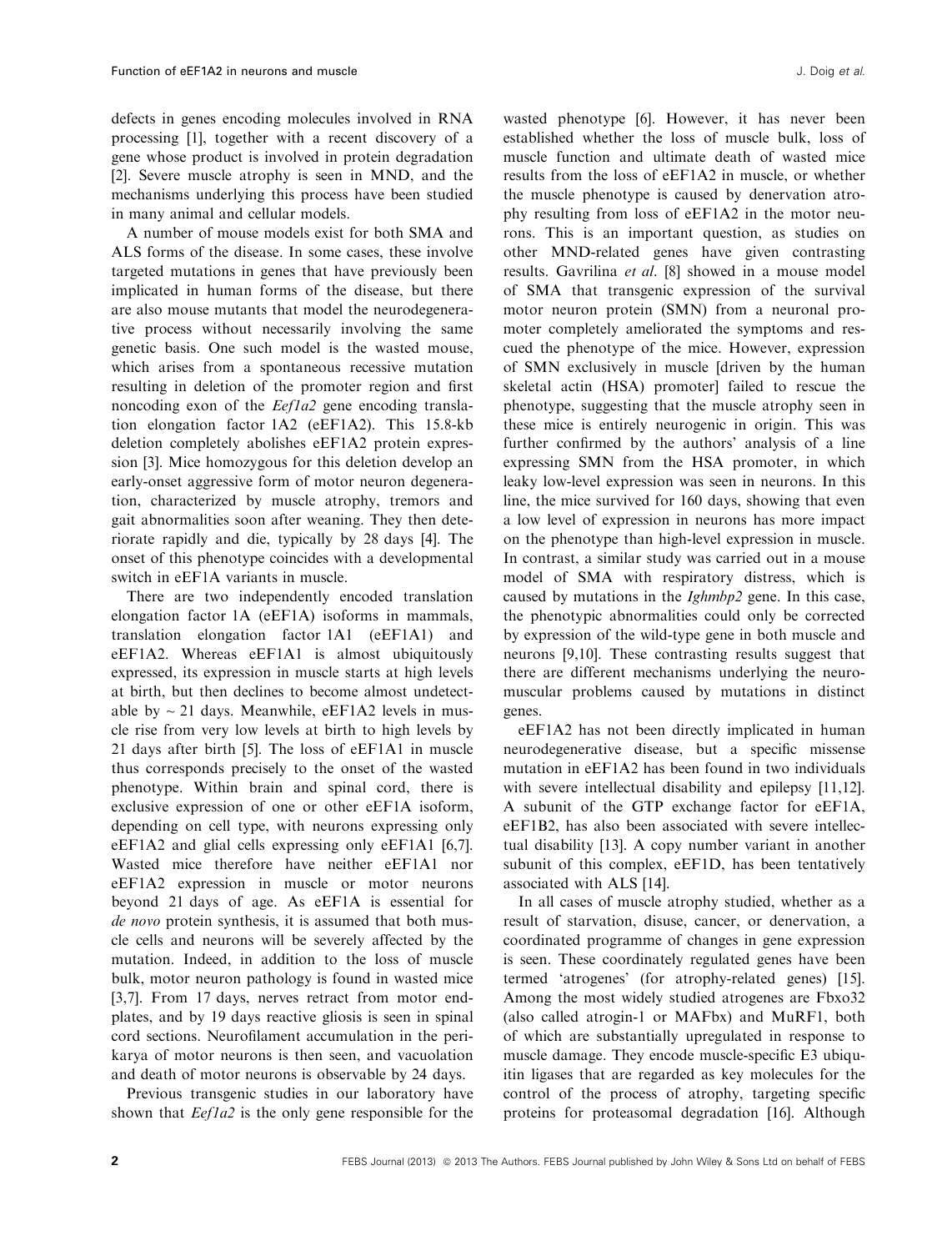these atrogenes have been extensively assayed, there is still some controversy about whether they are actually essential for the process of muscle atrophy. Murton, for example, states 'indeed, while unlikely, the assumed elevation of MAFbx and MuRF1 mRNA levels culminating in a decline in muscle mass may merely be the result of guilt by association' [17]. On the other hand, there is very good evidence for a functional role for these factors from knockout mouse studies, where loss of function of either gene led to a reduction in denervation-induced muscle atrophy [18].

We set out to establish whether the muscle atrophy seen in the wasted mouse could be corrected or ameliorated by expression of eEF1A2 solely in muscle, or whether the muscle atrophy was primarily neurogenic in origin. This allowed us to assess the potential of the wasted mouse mutant as a model for the process of motor neuron degeneration; we showed that restoration of eEF1A2 in muscle but not in neurons fails to rescue the wasted phenotype. We also assayed molecular markers of muscle atrophy in wasted mice with and without muscle-specific eEF1A2 transgenes. Both transgenic and nontransgenic wasted mice showed significant levels of upregulation of markers of muscle damage as assayed by quantitative RT-PCR, but wasted mice without the transgene showed much more modest increases in these markers than transgenic wasted mice when they were assayed by western blotting. This finding is consistent with the predicted (but not hitherto directly demonstrated) role of eEF1A2 as a crucial translation factor. The availability of mice all undergoing denervation atrophy, but both with (wst/ wst transgenic) and without (wst/wst nontransgenic) the ability to convert the increases in markers of muscle atrophy seen at the RNA level into similar increases at the protein level, provides a novel system for investigation of the mechanisms of muscle atrophy.

#### **Results**

#### Experimental design

In order to establish whether the weight decline, loss of grip strength and other abnormalities seen in wasted mice result from the loss of eEF1A2 activity in muscle and/or neurons, we set out to dissect out different aspects of the phenotype by using different promoters to drive tissue-specific expression of eEF1A2 in transgenic mice. These were crossed with  $\pm$ /*wst* heterozygous mice, and then intercrossed to generate transgenic wst/wst homozygotes, which were characterized in terms of expression of eEF1A2 and by phenotypic assays.

The tissue-specific promoters that we used were designed to force expression of eEF1A2 in neurons only [the rat neuron-specific enolase promoter (NSE)] and in muscle only (the human skeletal actin promoter, HSA). A 1.8-kb fragment of the promoter region of the gene encoding NSE has been previously shown to contain all of the regulatory elements required for driving neuron-specific expression in transgenic mice [19], and numerous studies have demonstrated neuronspecific transgene expression, using this promoter region [10,20]. The HSA promoter has been extensively used in transgenic mice [21]; it is expressed in all skeletal muscle types from birth onwards, reflecting the expression pattern of eEF1A2 in muscle. In each case, the promoter fragment was ligated to all coding exons (2–8) of human eEF1A2. We have previously shown that human eEF1A2 can functionally substitute for mouse eEF1A2 in transgenic mice [6], and the use of a human construct allowed us to design RT-PCR assays to distinguish between expression of endogenous and transgene-derived eEF1A2.

#### NSE–eEF1A2

Pronuclear injection of the NSE–eEF1A2 construct into fertilized mouse oocytes gave rise to three transmitting founder mice. Only two of the resulting lines (called line B and line C) showed clear expression of the transgene in brain at the RNA level, and were thus chosen for further analysis.

With the exception of a single amino acid, human and mouse eEF1A2 are identical at the amino acid level. This meant that we were unable to examine protein expression of the transgene until the final stage of the crosses, when homozygosity for the wasted allele meant that there was no confounding expression of endogenous eEF1A2. When tissues from transgenepositive homozygous wasted mice were subjected to western blot analysis, we found that both lines B and C unexpectedly had expression of the transgene in both brain and muscle; this could be attributable to position effects, but the promoter that we generated by PCR incorporated an artificial restriction site to facilitate cloning, and we cannot exclude the possibility that this sequence affected the specificity of expression. Line B was chosen for further analysis. Figure 1 shows western blots of eEF1A2 in various tissues from three mice of each genotype, all at 25 days: wild-type mice with and without the transgene, and *wst*/*wst* homozygotes with and without the transgene. It is clear that, whereas (as expected) there was no eEF1A2 expression in any of the nontransgenic wasted mice, levels of eEF1A2 in muscle and heart of transgenic wasted mice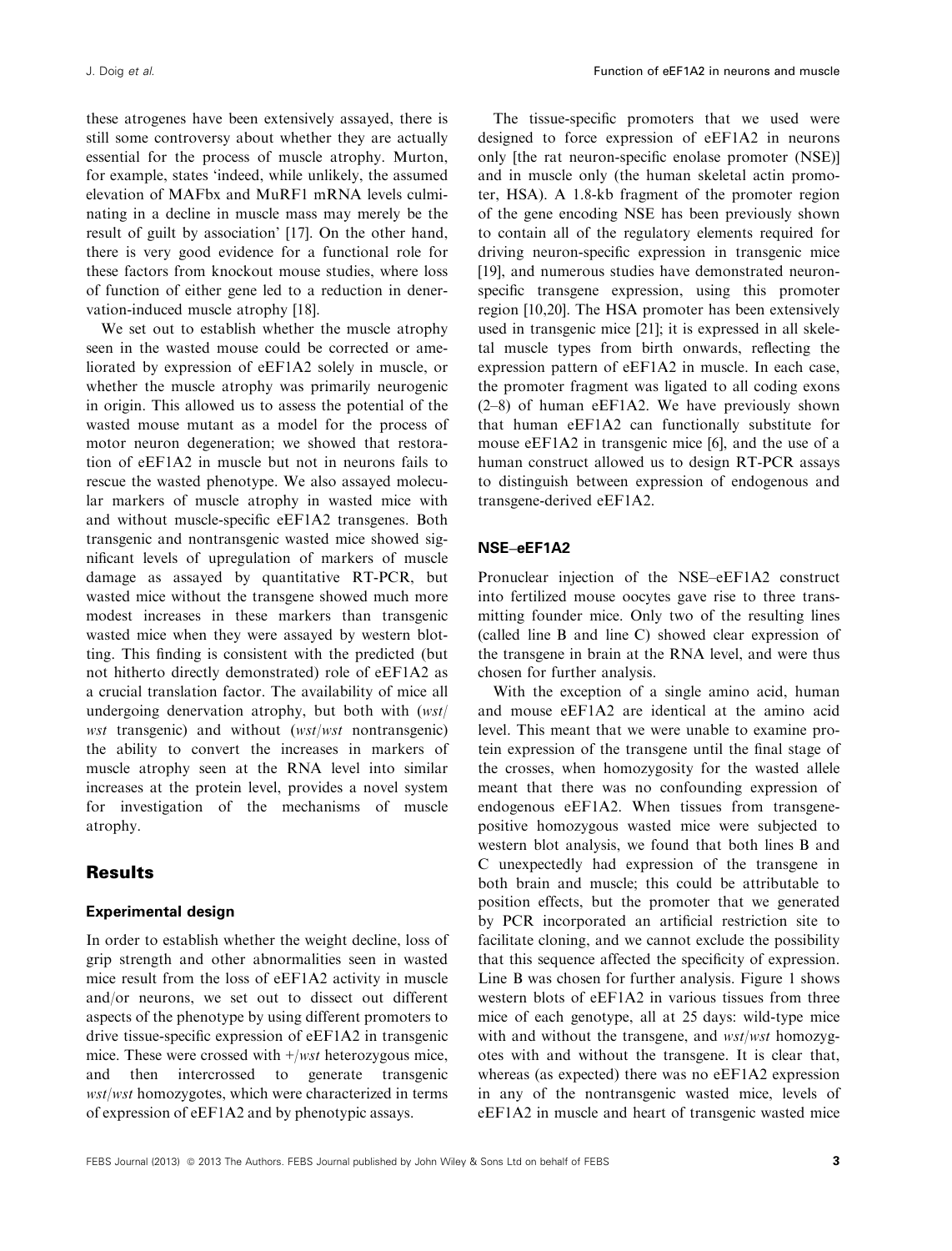

Fig. 1. Western blots showing expression of eEF1A2 and GAPDH (as a loading control) in tissues from transgenic and nontransgenic mice of the transgenic line NSE–EEF1A2-B. Expression from three mice from each group (wild type, wild type transgenic, wasted, and wasted transgenic) is shown. \*The final two lanes contain muscle (as an eEF1A2-positive control) and liver (as an eEF1A2 negative control) samples; in the top four sections, the order is muscle and then liver on the extreme right, but in the bottom panel the order is reversed, and liver is loaded first, with muscle on the extreme right.

were comparable to or even higher than those seen in nontransgenic wild-type mice [average densitometry reading relative to glyceraldehyde-3-phosphate dehydrogenase (GAPDH) of 4.4 in wasted transgenic muscle as compared with 1.5 in wild-type controls]. Similarly, expression of eEF1A2 in brain and spinal cord of all transgenic mice was higher than that seen in wild-type mice (average densitometry reading relative to GAPDH of 6.7 in wasted transgenic muscle as compared with 2.1 in wild-type controls for brain, and 1.4 as compared with 1.3 in spinal cord), so all transgenic wst/wst mice had levels of eEF1A2 that were at least as high as those of their nontransgenic littermates in brain, spinal cord, muscle, and heart. Increased expression of the transgene was more marked in brain and spinal cord than in muscle, consistent with the known properties of the NSE promoter. The bottom

panel of Fig. 1 shows that there was no expression of either endogenous or transgene-derived eEF1A2 in liver, as expected, and Fig. 2 shows eEF1A2 expression in an extended panel of tissues from a transgenic wasted mouse, showing that there was no apparent ectopic expression of the transgene other than in muscle.

Immunohistochemistry of eEF1A2 in spinal cord and brain in the transgenic wasted mice (i.e. where there is no confounding expression of the endogenous gene) showed expression of eEF1A2 exclusively in neuronal populations, and particularly strong expression in Purkinje cells in the cerebellum, and in the motor neurons of the spinal cord (Fig. S1), reflecting the normal pattern of expression of eEF1A2. In earlier work, we showed that, in addition to its high-level expression in neurons and muscle, eEF1A2 is also expressed in specific cell types, such as a subset of pancreatic islet cells [6]. We therefore also used immunohistochemistry to examine expression in pancreas, and found that, as expected for the NSE promoter, the transgene was not expressed in pancreatic islet cells (Fig. S1, right panel), in contrast to endogenous eEF1A2. There was no evidence of effects on the pancreas of these mice when sections were examined (data not shown).

Analysis of transgenic wasted mice as compared with their nontransgenic littermates revealed complete correction of the wasted phenotype. The mice appeared healthy and bred normally; most mice were culled along with normal littermates between 2 and 6 months, but a subset were retained with no apparent ill-effects for 12 months, so we have no evidence that the lifespan was reduced relative to wild-type mice. They had spleens and thymuses of normal size, and showed no tremors or gait abnormalities. Body weights at 25 days are given in Table 1, and show that, whereas nontransgenic  $wst/wst$  mice were significantly smaller than their wild-type littermates, those that expressed the transgene achieved a similar weight to wild-type mice, with a significant difference  $(P < 0.01)$  being seen between transgenic and



Fig. 2. Western blots showing expression of eEF1A2 and GAPDH (as a loading control) on an expanded panel of tissues from a wasted mice carrying the transgene from the transgenic line NSE– EEF1A2-B. M, muscle; H, heart; Br, brain; SC, spinal cord; Li, liver; K, kidney; Sp, spleen; P, pancreas; C, colon; Lu, lung.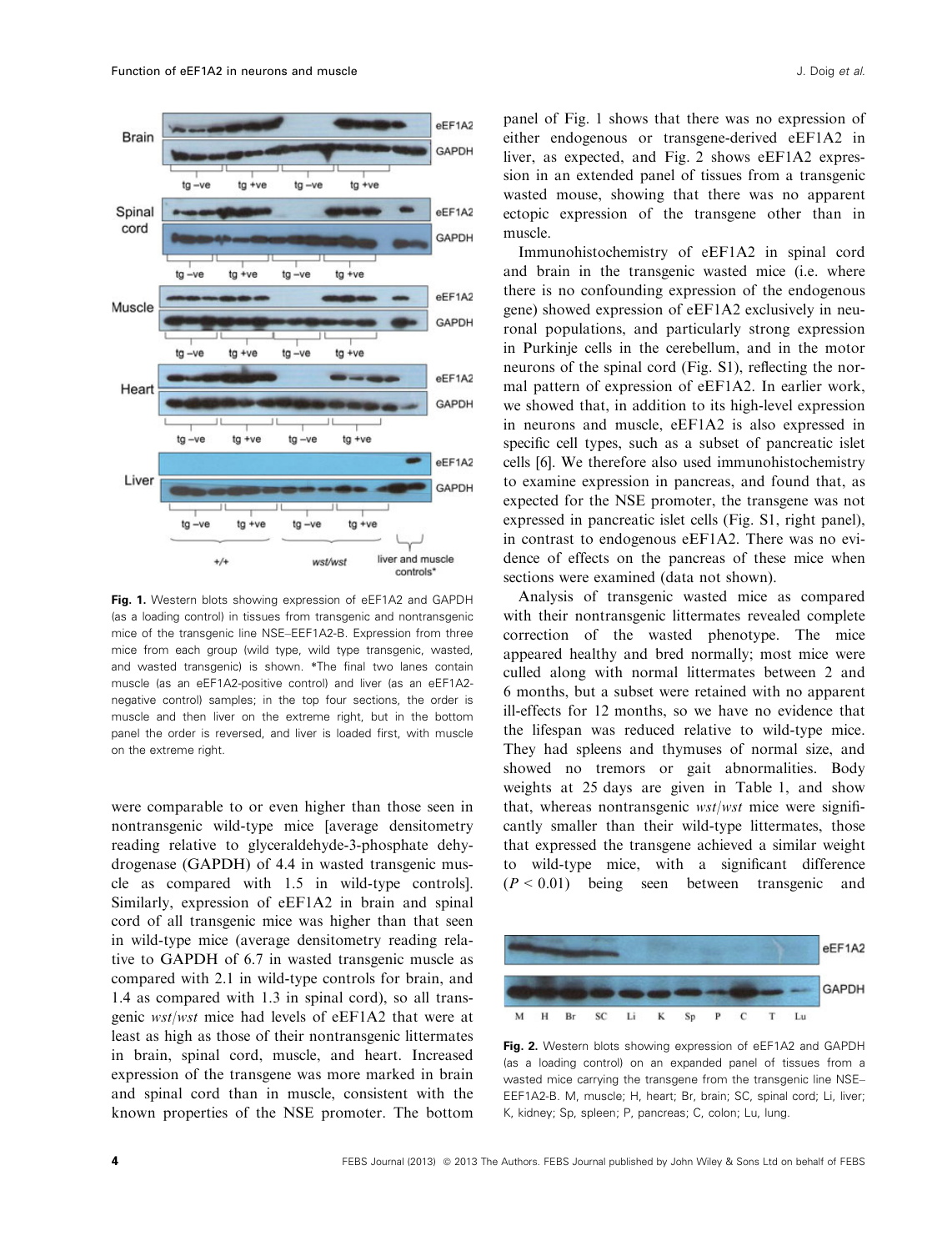Table 1. Body weights of mice from NSE–eEF1A2 line B at 25 days.  $*P < 0.01$  for comparison of wasted mice without the transgene with wild-type mice; those with the transgene are not significantly different from wild-type mice. SEM, standard error of the mean.

| Genotype at<br>wasted locus | Transgene $+/-$ | Weight (g) $\pm$ SEM | No. of<br>mice |
|-----------------------------|-----------------|----------------------|----------------|
| $+/+$                       | $^{+}$          | $12.7 + 0.3$         | 13             |
| $+/-$                       |                 | $12.1 + 0.5$         | 13             |
| $+\sqrt{wst}$               |                 | $11.5 + 0.3$         | 15             |
| $+$ /wst                    | $^{+}$          | $11.6 + 0.4$         | 9              |
| wst/wst                     |                 | $7.3 \pm 0.6*$       | 8              |
| wst/wst                     |                 | $11.7 + 0.4$         | 6              |

Table 2. Mean grip strength analysis of 25-day-old mice from NSE –eEF1A2 line B. Grip strength readings for forelimbs and all four limbs from three tests (measured in newtons) were normalized to body weight (measured in grams) and expressed  $\times$  100.  $*P < 0.01$ for comparison of wasted mice without the transgene with wildtype mice; those with the transgene are not significantly different from wild-type mice. SEM, standard error of the mean.

| Genotype at<br>wasted locus | Transgene $+/-$ | Grip strength $\pm$ SEM | No. of<br>mice |
|-----------------------------|-----------------|-------------------------|----------------|
| Forelimbs only              |                 |                         |                |
| $+/+$                       |                 | $4.9 + 0.2$             | 13             |
| $+/-$                       | $^{+}$          | $4.4 + 0.2$             | 13             |
| $+\omega st$                |                 | $4.5 \pm 0.3$           | 15             |
| $+\omega st$                | $+$             | $4.9 + 0.3$             | 9              |
| wst/wst                     |                 | $2.8 \pm 0.3*$          | 8              |
| wst/wst                     | $+$             | $4.4 + 0.4$             | 6              |
| All four limbs              |                 |                         |                |
| $+/+$                       |                 | $8.3 + 0.4$             | 13             |
| $+/+$                       | $^{+}$          | $8.3 \pm 0.4$           | 13             |
| $+$ /wst                    |                 | $7.5 \pm 0.3$           | 15             |
| $+\omega st$                | $^{+}$          | $8.4 \pm 0.3$           | 9              |
| wst/wst                     |                 | $6.1 \pm 0.4*$          | 8              |
| st/wst                      | $^{+}$          | $8.6 \pm 0.3*$          | 6              |

nontransgenic homozygous wasted mice. The presence of the transgene in non-wasted mice had no significant effect on body weight. The NSE–eEF1A2 transgene thus corrects the loss of muscle bulk seen in wasted mice, as the majority of body weight loss derives from a decrease in muscle weight [7]. It is worth noting that the overexpression seen in muscles and neurons of wild-type mice carrying the transgene appeared to cause no ill-effects.

We then went on to test muscle function by analysing grip strength in the mice (Table 2). At 25 days of age, towards the end-stage of disease, analysis of grip strength normalized to body weight in both forelimbs only and all four limbs together showed that wasted

mice carrying the transgene  $(+/tg, wst/wst; 'tg'$  is used to designate the presence of the transgene in the gene symbol) were indistinguishable from wild-type mice  $(+/+, +/+)$ , and had significantly higher grip strength than wasted mice without the transgene  $(+/+, wst/wst)$ . This difference was slightly more marked when only forelimbs were analysed. The poor muscle function seen in wasted mice is therefore completely corrected by expression of the transgene.

By all measures applied, therefore, the NSE– eEF1A2 transgene was sufficient to correct the defects seen in wasted mice. However, even though expression of the transgene was enriched in brain as compared with muscle, it was still expressed at normal levels in muscle, so this experiment alone was not sufficient to establish whether the primary cause of disease in wasted mice is neurological in origin. It is worth noting that the lack of specificity of the NSE promoter that we observed is unexpected, but not unprecedented in the literature [22,23]. We therefore sought to express eEF1A2 specifically in muscle to establish whether this too would result in correction of the wasted phenotype.

#### HSA–eEF1A2

Pronuclear injection of the HSA–eEF1A2 construct into fertilized mouse oocytes gave rise to three independently derived founder mice that all transmitted the transgene. None of the three lines corrected any aspect of the wasted phenotype, in spite of expressing the transgene at levels comparable to those seen in wild-type controls. One line was selected for further analysis.

Western blot analysis of muscle and brain from transgenic wst/wst mice and controls shows that eEF1A2 was expressed in muscle of transgene-positive wasted mice at levels comparable to those seen in control wild-type mice (Fig. 3; densitometry gave an average ratio of 1.7 for wasted transgenic mice as compared with wild-type mice). In contrast, analysis of brain extracts shows that, whereas endogenous eEF1A2 was easily detectable in wild-type brain, no expression was seen in brain of transgenic wasted mice, suggesting that the HSA promoter operates in a muscle-specific manner in these lines (note that the faint band seen in the brains of wasted transgenic mice in Fig. 3 is actually slightly smaller than eEF1A2, and the same band can also be seen in nontransgenic wasted control mice).

In spite of the presence of physiological levels of eEF1A2 in the muscle of transgenic wst/wst mice, no amelioration of the phenotype was seen. Growth curve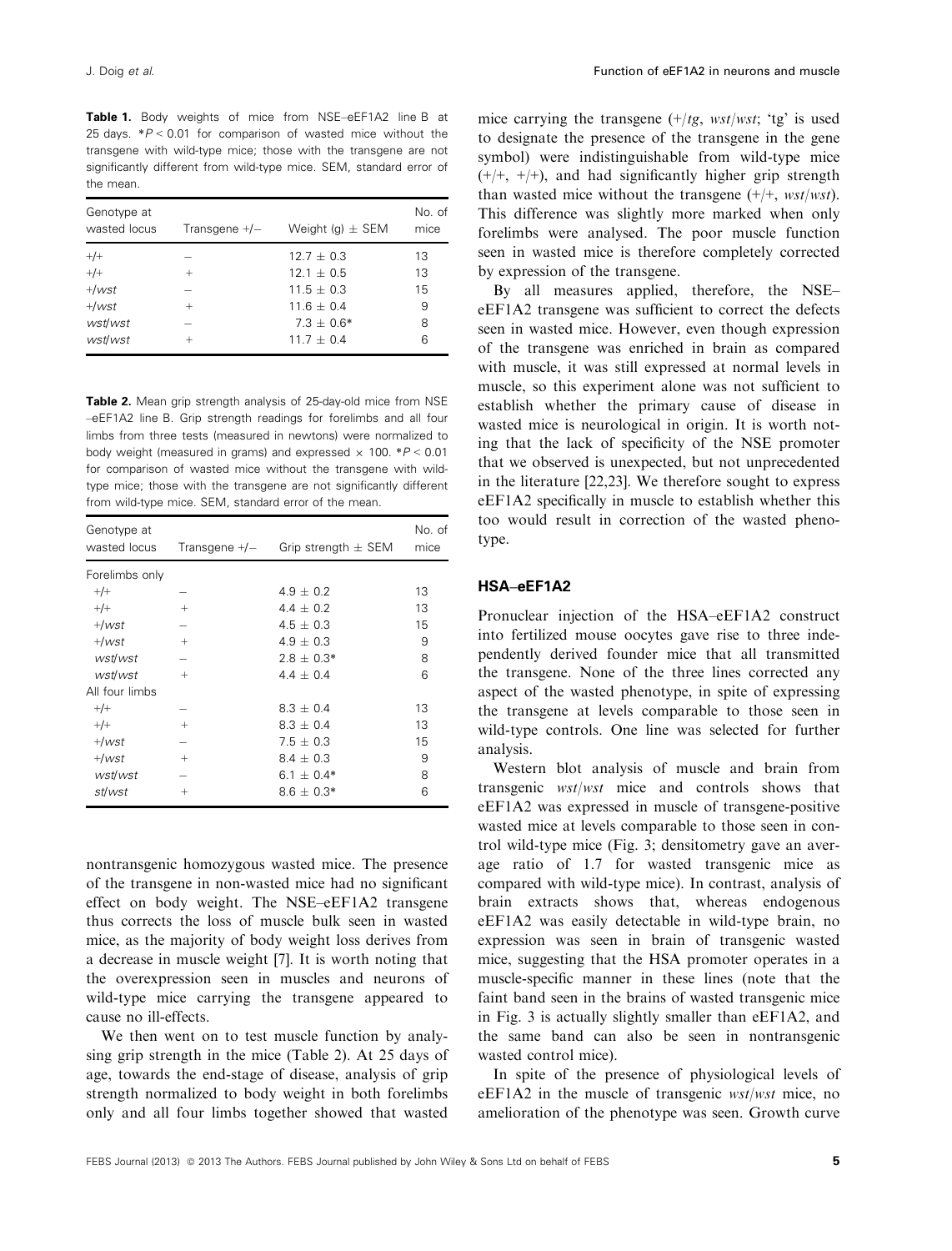

Fig. 3. Western blots showing expression of eEF1A2 and GAPDH (as a loading control) in muscle and brain tissue extracts from transgenic HSA–EEF1A2 mice and nontransgenic mice. The first lane shows liver, as a negative control for eEF1A2 expression, and the third lane shows muscle or brain from a wasted nontransgenic mouse. The second lane shows the relevant tissue from a nontransgenic wild-type mouse, followed by four wasted homozygotes carrying the transgene. The transgene is expressed at levels comparable to those seen in wild-type mice in muscle, but no expression is seen in brain.

analysis of all four groups of mice, wild-type mice with and without the transgene, and wst/wst mice with and without the transgene, showed that wild-type mice continued to put on weight until  $\sim$  29 days (the end of the period studied), regardless of the presence or absence of the transgene. Wasted mice, in contrast, failed to gain weight after 22 days, and again, there was no effect of the transgene (Table 3), suggesting that there was no difference between the groups in terms of nutritional status. No wasted mice, transgenic or nontransgenic, survived beyond 29 days.

Measurements of grip strength in these mice showed that the presence of physiological levels of eEF1A2 in muscle only had no measurable effect on muscle function. Wasted mice with or without the transgene performed significantly less well than wild-type controls

Table 3. Body weights of mice of different genotypes from an HSA–eEF1A2 line at 25 and 28 days. SEM, standard error of the mean.

| Genotype at<br>wasted locus | Days | Transgene $+/-$ | Weight (g) $\pm$<br><b>SEM</b> | No. of<br>mice |
|-----------------------------|------|-----------------|--------------------------------|----------------|
| $+/+$                       | 25   |                 | $11.7 \pm 0.2$                 | 3              |
| $+/+$                       | 25   | $+$             | $11.2 \pm 0.9$                 | 5              |
| wst/wst                     | 25   |                 | $6.8 + 0.4$                    | 3              |
| wst/wst                     | 25   | $+$             | $7.2 + 0.5$                    | 3              |
| $+/+$                       | 28   |                 | $12.7 + 0.8$                   | 6              |
| $+/+$                       | 28   | $+$             | $13.7 + 0.4$                   | 5              |
| wst/wst                     | 28   |                 | $7.7 + 0.6$                    | 5              |
| wst/wst                     | 28   | $^{+}$          | $6.6 + 0.8$                    | 3              |
|                             |      |                 |                                |                |

by  $\sim$  27 days, with the rate of decline in forelimb strength in wasted transgenic mice exactly tracking that in nontransgenic wasted mice (Table 4; Fig. S2).

We then carried out an analysis of tissues and tissue sections from limb muscle of the same groups of mice at different ages. Wasted mice have previously been found to have reduced hind leg muscle mass relative to wild-type mice from 23 days [7]. Histologically, this correlated with a diffuse, nonregional reduction in myofibre cross-sectional area (atrophy; Fig. 4). Expression of the transgene in wst/wst mice had no obvious effect on hind leg muscle mass at 25–26 days or at 26–28 days. The changes seen were consistent with neurogenic and disuse atrophy, but were too rapid and acute to impart specificity to the atrophy, given the shortness of the interval between onset of abnormality and death in wasted mice. No differences were observed between wild-type mice with and without the transgene.

#### Muscle atrophy and atrogene induction

Although there was no overt difference between wasted mice without the transgene and those in which eEF1A2 expression had been restored in muscle with the HSA promoter, we wanted to determine whether

Table 4. Mean grip strength analysis of 25- and 28-day-old mice from an HSA–EEF1A2 line. Grip strength readings for forelimbs and all four limbs from three tests (measured in newtons) were normalized to body weight (measured in grams) and expressed  $\times$  100. \*P < 0.01 for comparison with wild-type nontransgenic mice.  $*P < 0.001$  for comparison with wild-type nontransgenic mice. SEM, standard error of the mean.

| Genotype at<br>wasted locus | Days | Transgene +/- | Grip strength $\pm$<br><b>SEM</b> | No. of<br>mice |
|-----------------------------|------|---------------|-----------------------------------|----------------|
| Forelimbs only              |      |               |                                   |                |
| $+/+$                       | 25   |               | $4.4 + 0.8$                       | 4              |
| $+/+$                       | 25   | $^{+}$        | $4.6 \pm 0.4$                     | 3              |
| wst/wst                     | 25   |               | $4.4 + 0.4$                       | 3              |
| wst/wst                     | 25   | $+$           | $3.3 \pm 0.6$                     | 5              |
| $+/+$                       | 28   |               | $5.0 \pm 0.3$                     | 5              |
| $+$ /+                      | 28   | $^{+}$        | $4.4 \pm 0.1$                     | 5              |
| wst/wst                     | 28   |               | $2.6 \pm 0.5*$                    | 5              |
| wst/wst                     | 28   | $^{+}$        | $2.3 \pm 0.5*$                    | 3              |
| All four limbs              |      |               |                                   |                |
| $+/+$                       | 25   |               | $8.0 \pm 1.0$                     | 4              |
| $+/-$                       | 25   | $^{+}$        | $10.5 + 0.7$                      | 3              |
| wst/wst                     | 25   |               | $6.1 \pm 0.3$                     | 5              |
| wst/wst                     | 25   | $^{+}$        | $5.6 + 0.5$                       | 10             |
| $+/+$                       | 28   |               | $9.4 \pm 0.4$                     | 5              |
| $+/+$                       | 28   | $^{+}$        | $9.0 \pm 0.2$                     | 5              |
| wst/wst                     | 28   |               | $5.0 \pm 0.5$ **                  | 5              |
| wst/wst                     | 28   | $^{+}$        | $4.8 + 0.2**$                     | 3              |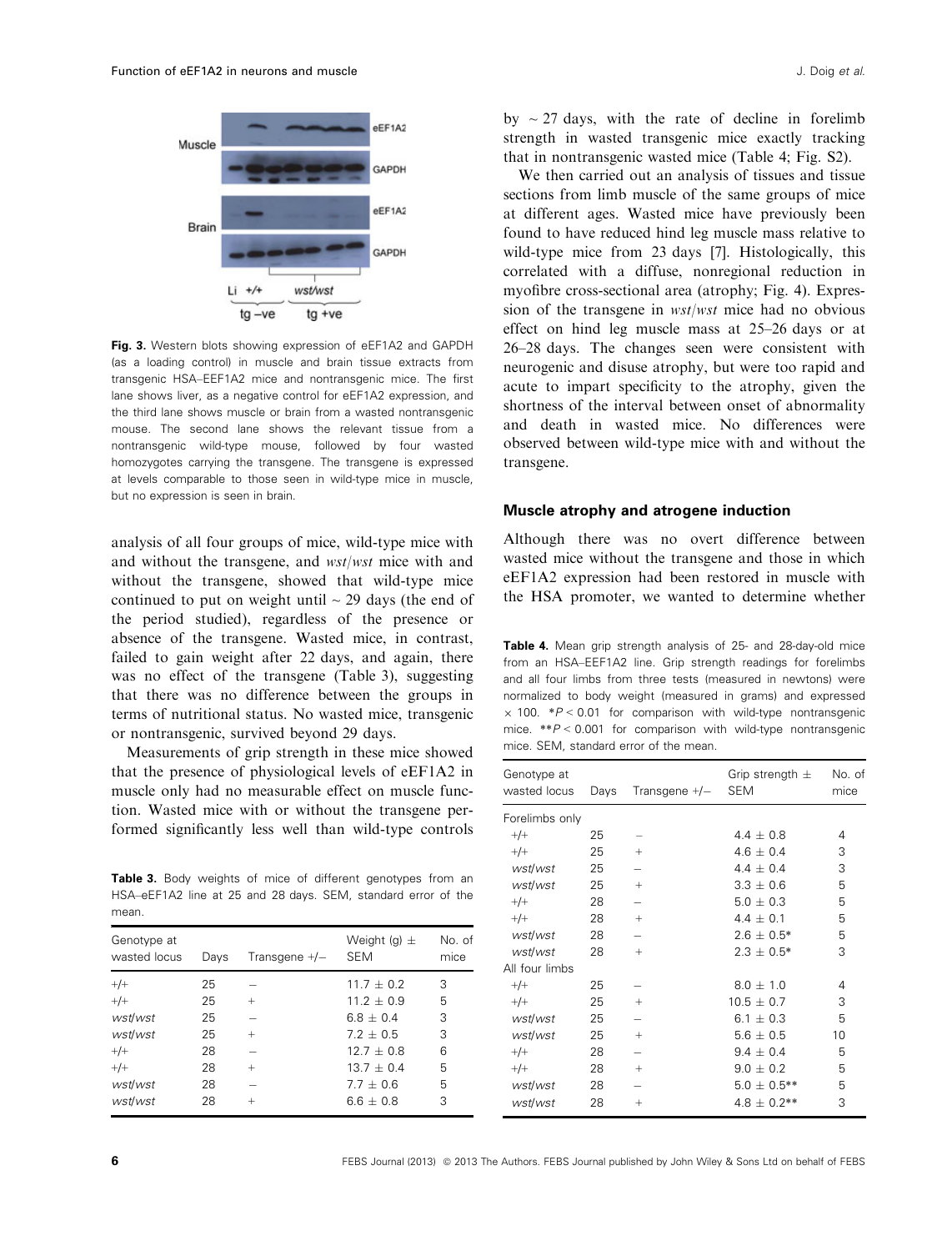

Fig. 4. Periodic acid-Schiff-stained muscle sections showing reduced fibre size in wasted mice (right), both with (bottom) and without (top) the muscle-specific eEF1A2 transgene.

known biomarkers of muscle atrophy, such as those that have been shown to be associated with denervation atrophy in other mouse models of MND, showed any changes. We assayed these both in wasted mice as compared with their wild-type littermates, and also in wasted mice with and without the transgene. A selection of markers was chosen, based on the literature. Atrogin 1 (Fbxo32) [16], muscle RING finger-1 ( $MuRF1$ ) [16], metallothionein 1 ( $Mt1$ ) [24], metallothionein 2  $(Mt2)$  [24] and glutathione reductase  $(Gsr)$ [25] have all been shown to be upregulated in conditions of muscle atrophy, whereas muscular chloride channel 1 (*Clc1*) has been shown to be downregulated in muscle disorders, including SMA [26].

The results obtained are shown in Fig. 5A. No marker showed any significant difference when wild-type mice with and without the transgene were compared, as expected. There was high variability within each of the wasted mouse groups, and although there appeared to be a trend for markers to be more highly expressed in wasted mice without the transgene, there were no statistically significant differences between these groups. Clc1 expression, however, which is downregulated in response to muscle atrophy, was significantly lower in wasted mice with the transgene than in those without  $(P = 0.03)$ . This is counterintuitive, and suggests that the presence of the transgene is in some way deleterious.

In contrast, it can be seen that, for each of the markers shown, there was a highly significant change in expression in wasted mice as compared with their normal littermate controls. In the most extreme case, Fbxo32, there was 45- and 76-fold upregulation of the

gene, respectively, in wasted mice with the transgene  $(P = 0.009)$  and without the transgene  $(P = 0.005)$  as compared with wild-type controls, which is consistent with a substantial degree of denervation-induced atrophy in each group.

As eEF1A2, the factor deficient in wasted mice, has been shown *in vitro* to be a translation elongation factor [27], we next investigated whether these highly significant changes in gene expression seen at the RNA level would be reflected at the protein level. As muscle ceases to express eEF1A1 by approximately 3–4 weeks of age in mice, the prediction would be that wasted mouse muscle would cease to be capable of *de novo* protein synthesis at about this time, but this has never been directly tested. We chose Fbxo32 to study, as the dramatic upregulation seen by qRT-PCR made this a good candidate for detecting any differences between wasted mice without the transgene (and thus with a potentially diminished capacity for translation in muscle) and those with the transgene, which should have a normal capacity for protein synthesis. We also examined MuRF1 expression. Both groups of mice were, of course, undergoing muscle atrophy to the same extent, as measured in the assays described above, and thus represent parallel systems showing muscle response to neuronal damage, but in the presence and absence of muscle eEF1A2.

Figure 5(B) shows the results obtained for  $Fbxo32$ and MuRF1 at both the RNA level and the protein level. The western blot showed barely detectable protein levels in wild-type mice, and substantially more Fbxo32 in wasted mice. However, the increase was less than sixfold  $(P = 0.0009)$ , in contrast to the 76-fold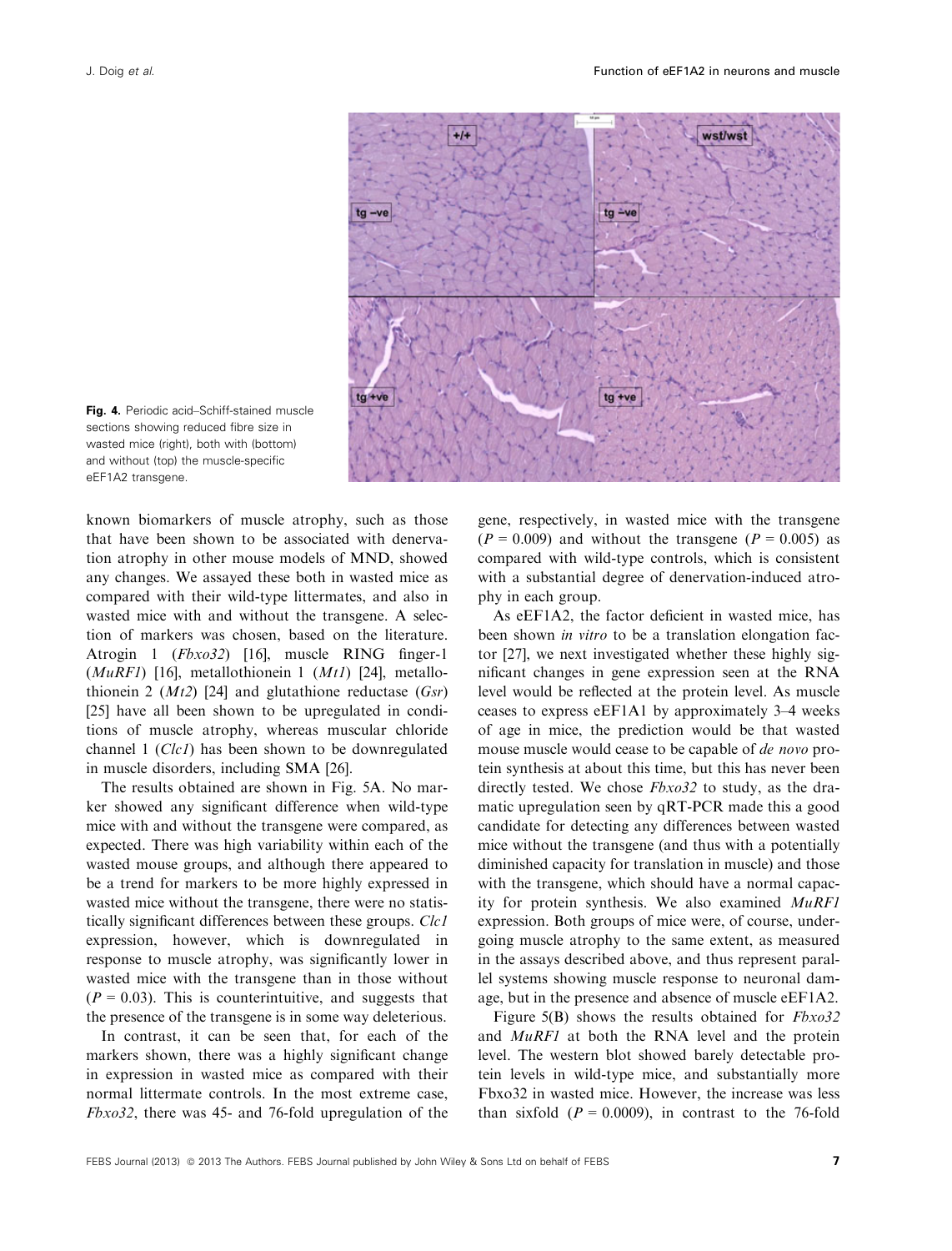

Fig. 5. (A) qRT-PCR data for markers of muscle atrophy in groups of mice of each genotype plus and minus the muscle-specific eEF1A2 transgene. The y-axis shows the expression level of the gene relative to the reference genes (arbitrary units). Six mice were analysed for both groups of wasted animals, and four or five for each wild-type group. (B) Quantification of Fbxo32 (upper panel) and MuRF1 (lower panel) mRNA and protein levels in wasted mice with and without muscle-specific expression of eEF1A2; western blot showing Fbxo32 as compared with Sypro Ruby loading control (arbitrary units).

upregulation seen at the RNA level. This was shown more dramatically in the comparison with wasted mice with eEF1A2 expression in muscle; here, Fbxo32 protein levels were, in fact, upregulated 20-fold as compared with wild-type controls  $(P = 0.0006)$ , a value comparable to the 45-fold upregulation seen at the RNA level. There was a highly significant difference in the Fbxo32 protein levels seen in wasted mice with and without the transgene ( $P = 0.0001$ ). Similar results were observed with MuRF1. Here, there was 40-fold upregulation in nontransgenic wasted mice at the RNA level ( $P = 0.009$ ) but nonsignificant upregulation at the protein level ( $P = 0.13$ ); transgenic wasted mice, on the other hand, showed 24-fold upregulation at the RNA level but nearly fivefold upregulation at the protein level ( $P = 0.016$ ; Fig. 5B).

Thus, although there is certainly some conversion of the RNA-level upregulation seen in wasted mice into protein, this occurs to a much lesser extent in muscles that have no eEF1A2, and this represents the first in vivo evidence of the physiological role of eEF1A2 in translation. Furthermore, the relatively low levels of Fbxo32 and MuRF1 proteins, as opposed to their mRNAs, in wasted muscle suggest that the process of muscle atrophy can occur without significant upregulation of at least this key atrogene at the protein level.

#### **Discussion**

Our study shows that loss of eEF1A2 leads to muscle atrophy resulting from loss of eEF1A2 in neurons. We have demonstrated that, whereas expression of an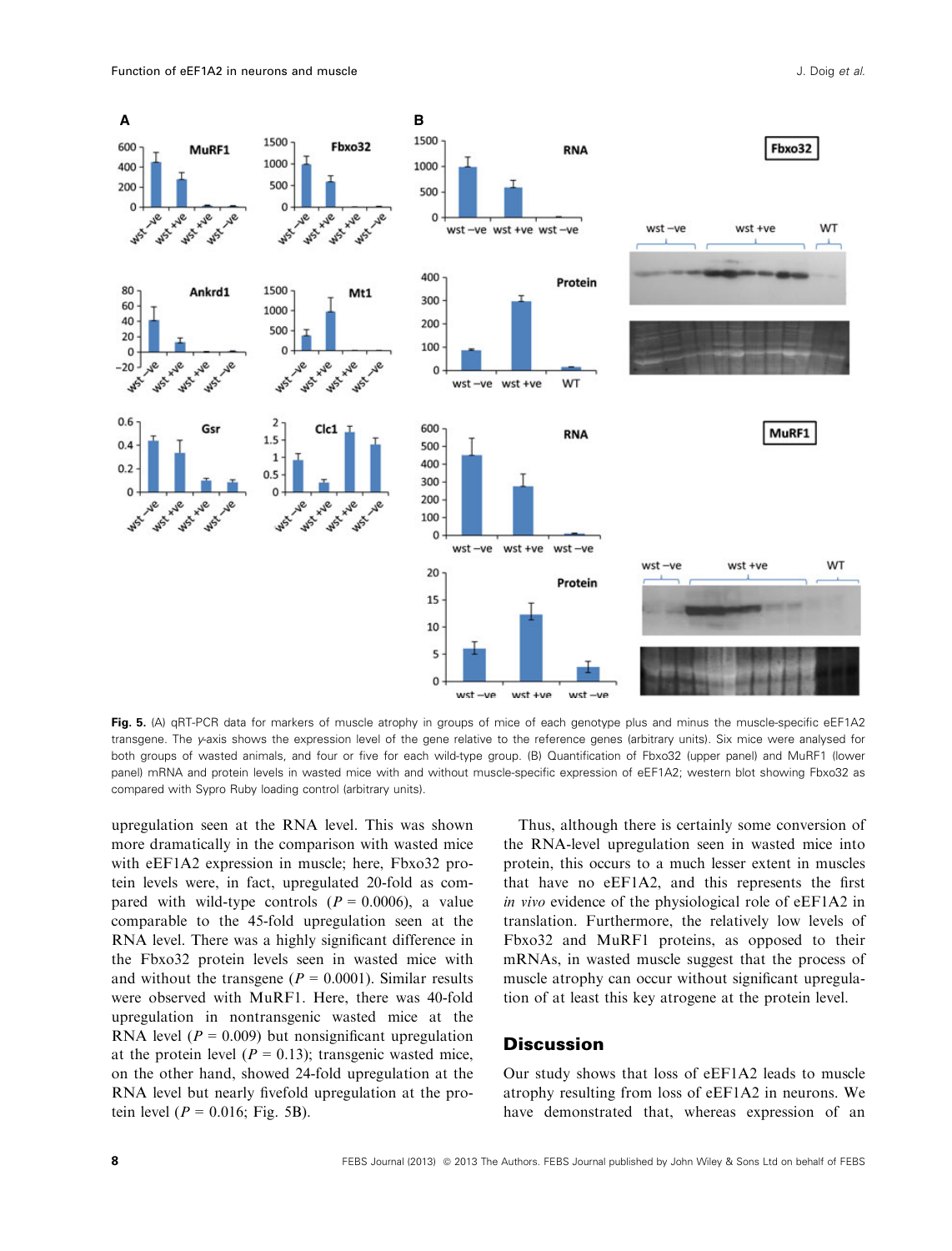eEF1A2 transgene in neuronal and muscle tissue completely corrects the wasted phenotype in terms of muscle function and survival, physiological levels of expression of eEF1A2 in skeletal muscle have no effect on the course of disease progression or time of death. Whereas mice with muscle-only expression of eEF1A2 die by 4 weeks, those with both neuronal and muscle expression are able to survive with no apparent phenotypic abnormalities for 12 months. As the same results were obtained in lines generated from three independent founders, we can have some confidence in these conclusions, even in the absence of a neuron-specific correction.

Grip strength measurement was a useful and sensitive assay for muscle function in this study. Wasted mice showed a clear and consistent loss of grip strength in comparison with their wild-type littermates. In the NSE line experiments, which were conducted a year before the HSA experiments, the difference was clear by 25 days, with no overlap between the groups. In the HSA experiments, the wasted mice generally survived for a day or two longer, so the difference between genotypes was less clear at 25 days, but very marked by 27 days. This fitted well with the pathological observations of widespread atrophy in the muscles of wasted mice, which remained unaffected by the presence of high levels of eEF1A2 transgene expression in muscle.

Our results are similar to a previous study of SMN, although here the HSA promoter construct gave rise to high levels of expression in muscle but leaky expression in brain and spinal cord in certain lines, and the neuronal promoter used, PrP, also gave leaky expression in muscle. This study also concluded that expression of high levels of SMN in muscle fibres alone had no effect on the SMA phenotype or survival of the mice in which the correction experiments were performed [8].

In contrast, studies of a spontaneously arising model of SMA with respiratory distress, the neuromuscular degeneration (nmd) mutant mouse, showed that, whereas transgenic expression of *Ighmbp2* in neurons was sufficient to correct the motor neuron degeneration in the mice, they subsequently developed skeletal myopathy and dilated cardiomyopathy. When a muscle-specific transgene was introduced, this extended the lifespan of the mice eightfold. However, correction of the full phenotype, including motor neuron degeneration, required the expression of Ighmbp2 transgenes in both neuronal and muscle tissue [9,10]. These experiments suggest that the early lethality of nmd/nmd mice is primarily attributable to the development of dilated cardiomyopathy rather than the progressive MND that is also seen.

Our studies of wasted mice, on the other hand, suggest that the phenotypic abnormalities, including the muscle pathology and muscle function, result from the loss of eEF1A2 expression in neurons. This makes wasted mice a useful addition to the spectrum of animal models of motor neuron degeneration, particularly in view of the early onset and aggressive nature of the phenotype. It should also be borne in mind, however, that the presence of eEF1A2 in muscle could make some contribution to the phenotype, and that correction of expression in neurons would not fully ameliorate the phenotypic abnormalities.

Analysis of expression levels of genes involved in muscle atrophy induced by motor neuron degeneration, surgical denervation and other triggers provides further insights into the function of eEF1A2, and into the mechanisms of muscle atrophy. First, the 76-fold upregulation of Fbxo32 seen in muscle of wasted mice as compared with wild-type littermates results in a less than sixfold upregulation at the protein level. This contrasts with the situation seen in wasted mice with restored expression of eEF1A2 in muscle, which show a smaller, 45-fold change in Fbxo32 mRNA, and yet a 20-fold change in the level of Fbxo32 protein. Thus, whereas  $Fbxo32$  mRNA levels are almost twice as high in wasted mice without the transgene, Fbxo32 protein levels are over threefold lower in these mice than in those expressing eEF1A2 in muscle. This strongly suggests that the absence of eEF1A2 in muscle severely compromises the ability of this tissue to carry out de novo protein synthesis, confirming, for the first time in vivo, the biochemical characterization of eEF1A2 as a translation elongation factor. The modest induction that is seen in wasted muscle is presumably attributable to residual amounts of eEF1A1; although this has largely gone by 21 days, retraction of nerves from motor nerve endplates is seen from at least 17 days, so the trigger for upregulation of Fbxo32 would precede the complete downregulation of eEF1A1.

Importantly, we can use this system of wasted mice with (HSA–eEF1A2 transgene) and without (nontransgenic) eEF1A2 in muscle as a system for studying the molecular basis of the programme of events underlying muscle atrophy. Deletion of either Fbxo32 or MuRF1 in mice ameliorates the muscle damage resulting from denervation over a period of 7–14 days, suggesting that the products of these genes are necessary for the execution of the full programme of muscle atrophy [18]. The genes encode ubiquitin ligases, whose role is to target contractile proteins for degradation by the proteasome. Whereas approximately similar, extremely high, levels of induction are seen at the mRNA level in wasted mice with and without an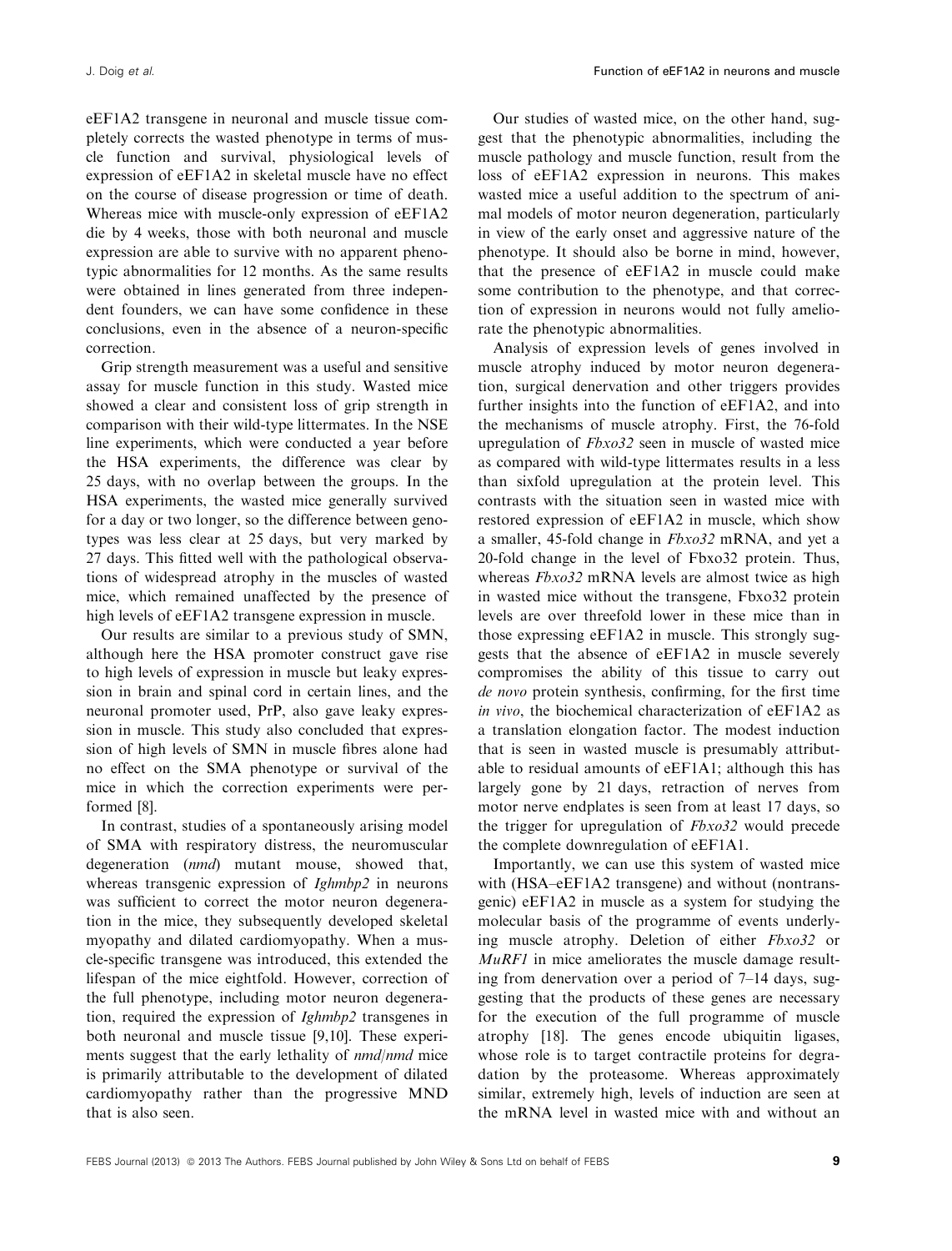eEF1A2 transgene in muscle, there is a 3.4-fold difference in the level of Fbxo32 protein seen in these two groups of mice. The degree of upregulation in the nontransgenic mice is very modest, especially when compared with the qRT-PCR results, and yet atrophy as determined by pathology and grip strength is indistinguishable between the transgenic and nontransgenic wasted mice. As there is no reason to think that the mRNAs for these genes are functional, these data suggest that, although these atrogenes may be essential for many forms of muscle atrophy, this is not inevitably the case. We suggest that, perhaps, loss of protein synthetic capacity in muscle should be considered as passive muscle atrophy, whereas mechanisms involving atrogene induction and proteolysis should be considered to be active muscle atrophy. Further studies using this system are likely to be very useful for understanding atrogene function.

The question of whether wasted mice constitute a useful model for motor neuron degeneration remains an open one, although our results certainly point more to a neurodegenerative phenotype than to one of primary muscle atrophy. A common (and valid) criticism of the model is that no mutations have been found in the gene encoding eEF1A2 in human ALS patients. However, the recent discoveries [11] of a heterozygous missense mutation in eEF1A2 in two separate individuals with intractable early-onset epilepsy and severe intellectual disabilities may shed some light on this. The mutation is predicted to give rise to loss of function; if this is the case, then homozygous loss of function mutations (equivalent to wasted mice) would be unlikely to be seen in human populations.

#### Experimental procedures

#### **Constructs**

A pUC19–EEF1A2 plasmid was created by subcloning the 18 891-bp eEF1A2 gene from a human PAC. This backbone was used for generation of the transgenic construct. An AgeI site located 102 bp upstream of the second exon (the first coding exon) of eEF1A2 was identified as a suitable unique site for insertion of the new promoter. The promoter region of eEF1A2 was removed by digestion with HindIII and AgeI. The NSE promoter (a 1946-bp fragment of the rat NSE promoter generated by PCR and flanked with HindIII and AgeI sites) was then inserted into this site. The HSA promoter was a kind gift from J. Tinsley (MRC Harwell, Oxfordshire, UK) [28], and covered the region  $-2000$  to  $+239$ . The transgene constructs were excised from the vector and gel purified, diluted to 2 ng· $\mu L^{-1}$  with microinjection buffer, and purified in a Spinex column in preparation for microinjection.

#### Mice

Mice were housed in the Biomedical Research Facility at the University of Edinburgh. All mice were maintained in accordance with Home Office regulations, and all protocols were approved by the local ethics committee of the University of Edinburgh. Embryo transfer was carried out with short-term recovery anaesthesia, and analgesia when needed postoperatively. Transgenic and mutant mice were closely observed for overall clinical condition, and were killed when necessary to avoid suffering.

#### Transgenic mouse generation

Transgenic mice were made by standard pronuclear injection into oocytes derived from  $(C57BL/6 \times CBA)F_1$  mice. Founder mice that carried an intact transgene as established by PCR genotyping and expression analysis were then crossed to  $+/wst$  mice, and then intercrossed to derive transgene-positive wst/wst mice.

#### Grip strength

A grip strength meter (Bioseb, http://www.bioseb.com) was used to measure limb muscle strength. Forelimbs and all four limbs were measured separately by lowering the mouse onto the grid until it grasped it with either front limbs or all limbs. The tail was then pulled steadily from the grid in one fluid movement until the mouse released its grip. The maximum force in newtons required for the mouse to relinquish its grip was recorded, and the readings were normalized to body weight. Measurements were made three times per mouse, with a 1-min break between trials, and the results were averaged. Significance was estimated by t-tests with PRISM GRAPHPAD (San Diego, CA, USA).

#### Western blots

Western blotting was carried out with antibodies and techniques as previously described [6], with the addition of anti-eEF1A2 Ig from Genetex (Irvine, CA, USA) (1 : 2000) and anti-Fbxo32 Ig from Abcam (Cambridge, UK) (1 : 2000). Calbiochem (Darmstadt, Germany) Rapid Step ECL was used for detection, and either GAPDH (Chemicon, Watford, UK; 1 : 30000) or Sypro Ruby (later blots) were used as loading controls. Quantification of band intensity was carried out with GENESNAP (Cambridge, UK) and GENETOOL (Cambridge, UK), or IMAGE J (http:// rsbweb.nih.gov/ij/), and significance assessed with twotailed t-tests for samples of equal variance.

#### Pathology

Sections of deep digital flexor forelimb muscle were prepared from wasted, transgenic and control mice, and stained with Periodic acid–Schiff.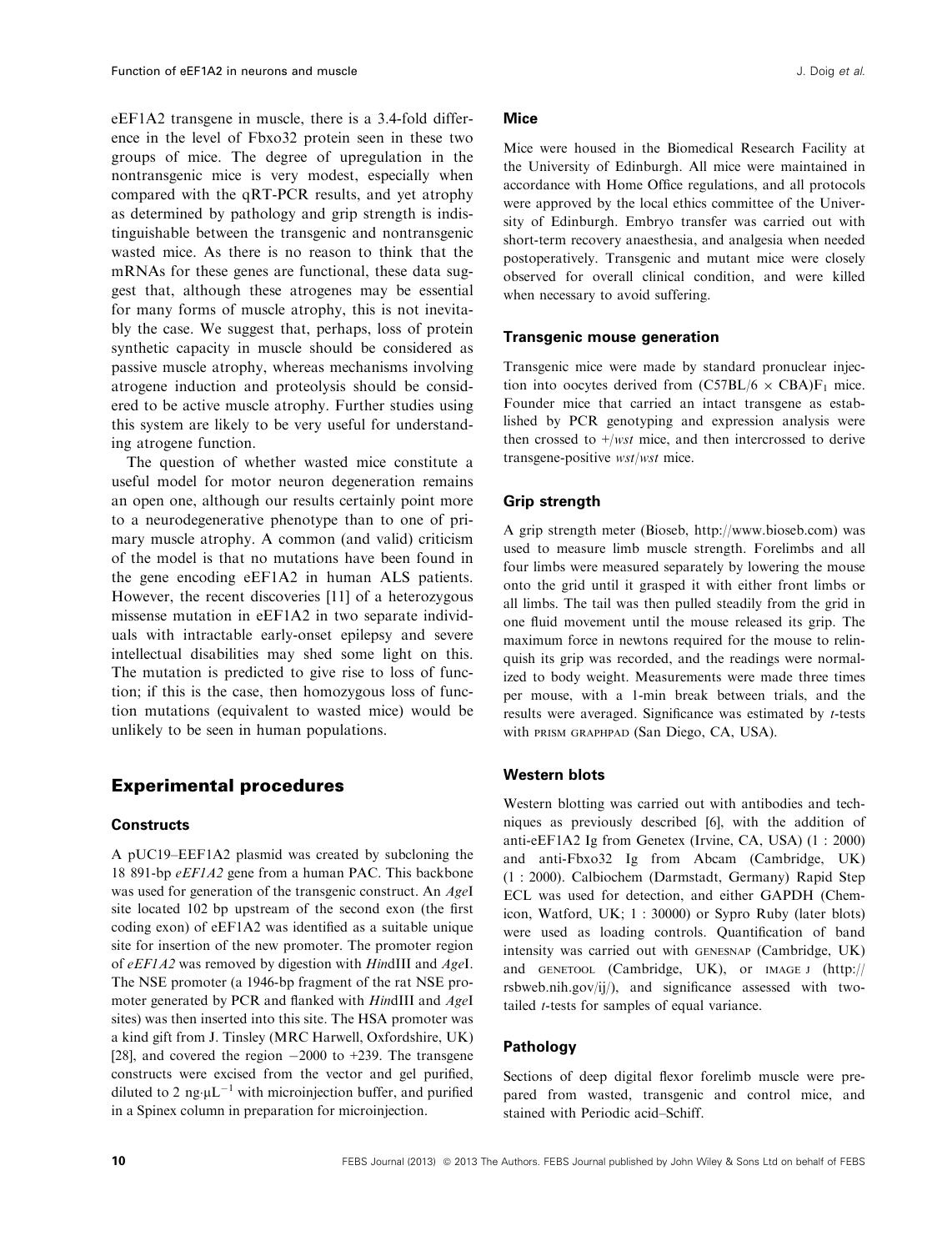#### qRT-PCR

RNA was extracted from mouse quadriceps muscle with the RNeasy Mini Kit (Qiagen, Manchester, UK). During extraction, RNA was treated for 15 min with DNase I (Qiagen) to minimize any DNA contamination. The RNA concentration in samples was assessed with a Nano-Drop 1000 device (Thermo Scientific, Loughborough, UK). In order to synthesize cDNA from mRNA, the High-Capacity cDNA Reverse Transcription Kit (Applied Biosystems, Paisley, UK) was used, according to the manufacturer's instructions. qRT-PCR was performed with a standard curve method for the quantification of gene expression. Primer sequences were taken from the literature or commercial sources as follows: Fbxo32 [29], Ankrd1 [30], Gsr [31], Mt1 [32], Cic1 [33], Tubb [34], and MuRF1 (Qiagen assay QT00291991) All qRT-PCR assays complied with the Minimum Information for Publication of Quantitative Real-Time PCR experiments guidelines [35]. For gene expression normalization, we used the geometric average of the combination of the two most stable reference genes,  $\beta_2$ -microglobulin (B2 m), and  $\beta$ -tubulin (Tubb2). These genes were identified with the GENORM program [36]. PCR product accumulation was detected with fluorescent SYBR Green dye (Finnzymes, Loughborough, UK). A series of diluted cDNAs was used to construct a standard curve for each pair of primers, and only those with efficiencies from 90% to 105% were used for further analysis. The result for each target gene was normalized against the reference genes, and the  $\Delta \Delta C_T$  method was used to determine relative changes in transcriptional expression. Significance testing was carried out with the Mann–Whitney/Wilcoxon rank sum test for populations that are not normally distributed.

#### Acknowledgements

This work was supported by the Wellcome Trust (Grants WT076102MA and WT094180/Z/10/Z).We are grateful to J. Boyd and J. Tinsley for constructs, V. Vitart for statistical advice, and E. Murdoch and A. Hart for assistance with making the transgenic mice.

#### References

- 1 Baumer D, Ansorge O, Almeida M & Talbot K (2010) The role of RNA processing in the pathogenesis of motor neuron degeneration. Expert Rev Mol Med 12, e21.
- 2 Deng HX, Chen W, Hong ST, Boycott KM, Gorrie GH, Siddique N, Yang Y, Fecto F, Shi Y, Zhai H et al. (2011) Mutations in UBQLN2 cause dominant X-linked juvenile and adult-onset ALS and ALS/ dementia. Nature 477, 211–215.
- 3 Chambers DM, Peters J & Abbott CM (1998) The lethal mutation of the mouse wasted (wst) is a deletion that abolishes expression of a tissue-specific isoform of translation elongation factor 1alpha, encoded by the Eef1a2 gene. Proc Natl Acad Sci USA 95, 4463–4468.
- 4 Shultz LD, Sweet HO, Davisson MT & Coman DR (1982) 'Wasted', a new mutant of the mouse with abnormalities characteristic to ataxia telangiectasia. Nature 297, 402–404.
- 5 Khalyfa A, Bourbeau D, Chen E, Petroulakis E, Pan J, Xu S & Wang E (2001) Characterization of elongation factor-1A (eEF1A-1) and eEF1A-2/S1 protein expression in normal and wasted mice. J Biol Chem 276, 22915–22922.
- 6 Newbery HJ, Loh DH, O'Donoghue JE, Tomlinson VA, Chau YY, Boyd JA, Bergmann JH, Brownstein D & Abbott CM (2007) Translation elongation factor eEF1A2 is essential for post-weaning survival in mice. J Biol Chem 282, 28951–28959.
- 7 Newbery HJ, Gillingwater TH, Dharmasaroja P, Peters J, Wharton SB, Thomson D, Ribchester RR & Abbott CM (2005) Progressive loss of motor neuron function in wasted mice: effects of a spontaneous null mutation in the gene for the eEF1 A2 translation factor. J Neuropathol Exp Neurol 64, 295–303.
- 8 Gavrilina TO, McGovern VL, Workman E, Crawford TO, Gogliotti RG, DiDonato CJ, Monani UR, Morris GE & Burghes AH (2008) Neuronal SMN expression corrects spinal muscular atrophy in severe SMA mice while muscle-specific SMN expression has no phenotypic effect. Hum Mol Genet 17, 1063–1075.
- 9 Maddatu TP, Garvey SM, Schroeder DG, Zhang W, Kim SY, Nicholson AI, Davis CJ & Cox GA (2005) Dilated cardiomyopathy in the nmd mouse: transgenic rescue and QTLs that improve cardiac function and survival. Hum Mol Genet 14, 3179-3189.
- 10 Maddatu TP, Garvey SM, Schroeder DG, Hampton TG & Cox GA (2004) Transgenic rescue of neurogenic atrophy in the nmd mouse reveals a role for Ighmbp2 in dilated cardiomyopathy. Hum Mol Genet 13, 1105–1115.
- 11 de Ligt J, Willemsen MH, van Bon BW, Kleefstra T, Yntema HG, Kroes T, Vulto-van Silfhout AT, Koolen DA, de Vries P, Gilissen C et al. (2012) Diagnostic exome sequencing in persons with severe intellectual disability. N Engl J Med 367, 1921–1929.
- 12 Veeramah KR, Johnstone L, Karafet TM, Wolf D, Sprissler R, Salogiannis J, Barth-Maron A, Greenberg ME, Stuhlmann T, Weinert S et al. (2013) Exome sequencing reveals new causal mutations in children with epileptic encephalopathies. Epilepsia 54, 1270–1281.
- 13 Najmabadi H, Hu H, Garshasbi M, Zemojtel T, Abedini SS, Chen W, Hosseini M, Behjati F, Haas S, Jamali P et al. (2011) Deep sequencing reveals 50 novel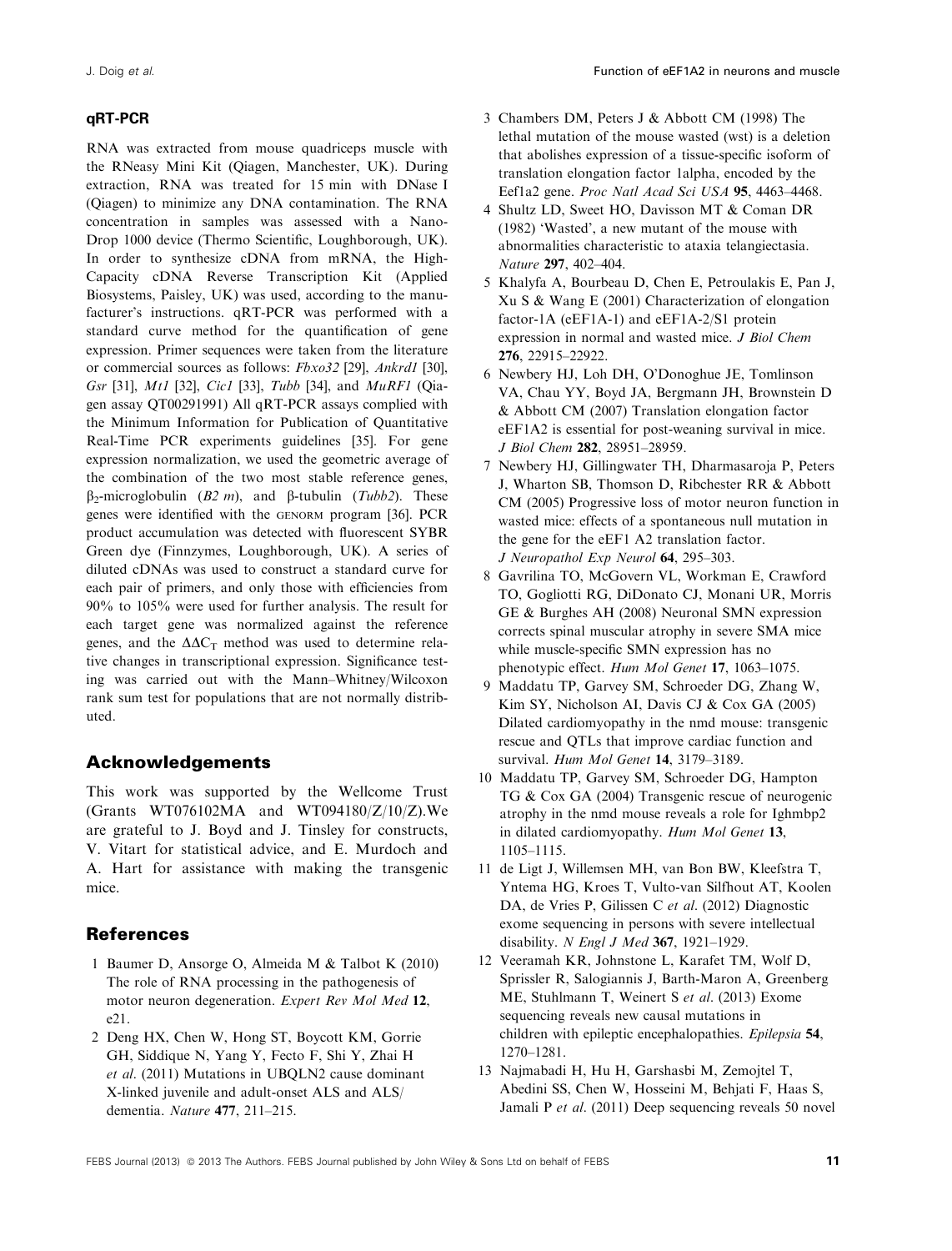genes for recessive cognitive disorders. Nature 478, 57–63.

- 14 Wain LV, Pedroso I, Landers JE, Breen G, Shaw CE, Leigh PN, Brown RH, Tobin MD & Al-Chalabi A (2009) The role of copy number variation in susceptibility to amyotrophic lateral sclerosis: genomewide association study and comparison with published Loci. PLoS One 4, e8175.
- 15 Sacheck JM, Ohtsuka A, McLary SC & Goldberg AL (2004) IGF-I stimulates muscle growth by suppressing protein breakdown and expression of atrophy-related ubiquitin ligases, atrogin-1 and MuRF1. Am J Physiol Endocrinol Metab 287, E591–E601.
- 16 Foletta VC, White LJ, Larsen AE, Leger B & Russell AP (2011) The role and regulation of MAFbx/atrogin-1 and MuRF1 in skeletal muscle atrophy. Pflugers Arch 461, 325–335.
- 17 Murton AJ (2011) Muscle atrophy; more than one string to MuRF1's bow? J Physiol 589, 4635.
- 18 Bodine SC, Latres E, Baumhueter S, Lai VK, Nunez L, Clarke BA, Poueymirou WT, Panaro FJ, Na E, Dharmarajan K et al. (2001) Identification of ubiquitin ligases required for skeletal muscle atrophy. Science 294, 1704–1708.
- 19 Forss-Petter S, Danielson PE, Catsicas S, Battenberg E, Price J, Nerenberg M & Sutcliffe JG (1990) Transgenic mice expressing beta-galactosidase in mature neurons under neuron-specific enolase promoter control. Neuron 5, 187–197.
- 20 de Luca C, Kowalski TJ, Zhang Y, Elmquist JK, Lee C, Kilimann MW, Ludwig T, Liu SM & Chua SC Jr (2005) Complete rescue of obesity, diabetes, and infertility in db/db mice by neuron-specific LEPR-B transgenes. J Clin Invest 115, 3484-3493.
- 21 Brennan KJ & Hardeman EC (1993) Quantitative analysis of the human alpha-skeletal actin gene in transgenic mice. J Biol Chem 268, 719-725.
- 22 Castillo MB, Berchtold MW, Rulicke T, Schwaller B, Gotzos V, Pinzani M, Reichen J & Celio MR (1997) Ectopic expression of the calcium-binding protein parvalbumin in mouse liver endothelial cells. Hepatology 25, 1154–1159.
- 23 Do Carmo S, Fournier D, Mounier C & Rassart E (2009) Human apolipoprotein D overexpression in transgenic mice induces insulin resistance and alters lipid metabolism. Am J Physiol Endocrinol Metab 296, E802–E811.
- 24 Hyldahl RD, O'Fallon KS, Schwartz LM & Clarkson PM (2010) Knockdown of metallothionein 1 and 2 does not affect atrophy or oxidant activity in a novel in vitro model. J Appl Physiol 109, 1515–1523.
- 25 Calvo AC, Manzano R, Atencia-Cibreiro G, Olivan S, Munoz MJ, Zaragoza P, Cordero-Vazquez P, Esteban-Perez J, Garcia-Redondo A & Osta R (2012) Genetic

biomarkers for ALS disease in transgenic SOD1(G93A) mice. PLoS One 7, e32632.

- 26 Sedehizade F, Klocke R & Jockusch H (1997) Expression of nerve-regulated genes in muscles of mouse mutants affected by spinal muscular atrophies and muscular dystrophies. Muscle Nerve 20, 186–194.
- 27 Kahns S, Lund A, Kristensen P, Knudsen CR, Clark BF, Cavallius J & Merrick WC (1998) The elongation factor 1 A-2 isoform from rabbit: cloning of the cDNA and characterization of the protein. Nucleic Acids Res 26, 1884–1890.
- 28 Tinsley JM, Potter AC, Phelps SR, Fisher R, Trickett JI & Davies KE (1996) Amelioration of the dystrophic phenotype of mdx mice using a truncated utrophin transgene. Nature 384, 349–353.
- 29 Mo K, Razak Z, Rao P, Yu Z, Adachi H, Katsuno M, Sobue G, Lieberman AP, Westwood JT & Monks DA (2010) Microarray analysis of gene expression by skeletal muscle of three mouse models of Kennedy disease/spinal bulbar muscular atrophy. PLoS One 5, e12922.
- 30 Rivera-Feliciano J, Lee KH, Kong SW, Rajagopal S, Ma Q, Springer Z, Izumo S, Tabin CJ & Pu WT (2006) Development of heart valves requires Gata4 expression in endothelial-derived cells. Development 133, 3607–3618.
- 31 Dong J, Sulik KK & Chen SY (2008) Nrf2-mediated transcriptional induction of antioxidant response in mouse embryos exposed to ethanol in vivo: implications for the prevention of fetal alcohol spectrum disorders. Antioxid Redox Signal 10, 2023–2033.
- 32 Kostrominova TY (2010) Advanced age-related denervation and fiber-type grouping in skeletal muscle of SOD1 knockout mice. Free Radic Biol Med 49, 1582–1593.
- 33 Yamamoto-Mizuma S, Wang GX & Hume JR (2004) P2Y purinergic receptor regulation of CFTR chloride channels in mouse cardiac myocytes. J Physiol 556, 727–737.
- 34 Wishart TM, Macdonald SH, Chen PE, Shipston MJ, Coleman MP, Gillingwater TH & Ribchester RR (2007) Design of a novel quantitative PCR (QPCR) based protocol for genotyping mice carrying the neuroprotective Wallerian degeneration slow (Wlds) gene. Mol Neurodegener 2, 21.
- 35 Bustin SA, Benes V, Garson JA, Hellemans J, Huggett J, Kubista M, Mueller R, Nolan T, Pfaffl MW, Shipley GL et al. (2009) The MIQE guidelines: minimum information for publication of quantitative real-time PCR experiments. Clin Chem 55, 611–622.
- 36 Vandesompele J, De Preter K, Pattyn F, Poppe B, Van Roy N, De Paepe A & Speleman F (2002) Accurate normalization of real-time quantitative RT-PCR data